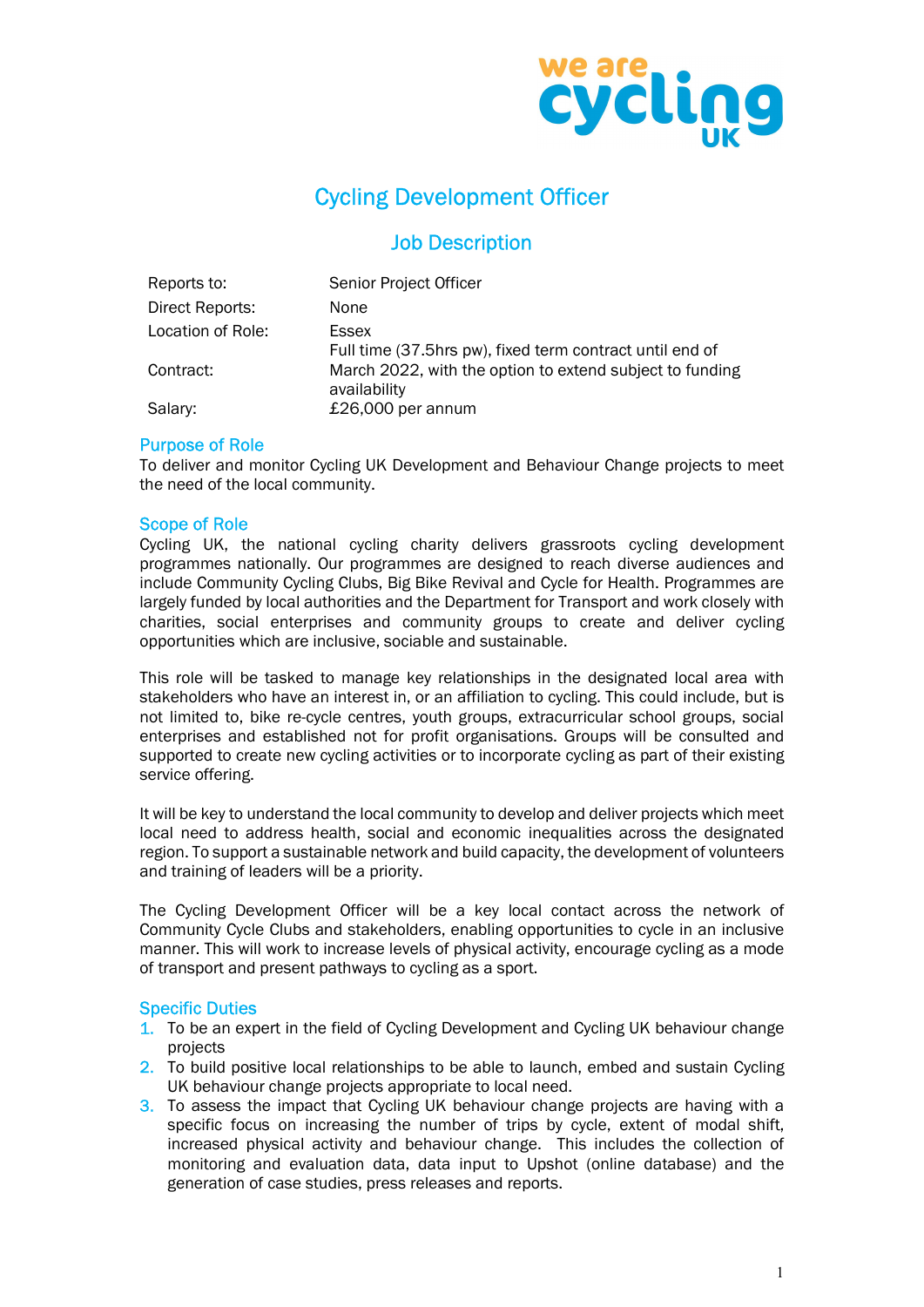

- 4. To be entrepreneurial and actively seek additional funding or opportunities for delivery to enable Cycling UK's network to grow.
- 5. To deliver the Big Bike Revival project across the county.
- 6. To develop and affiliate Community Cycle Clubs by engaging a broad range of communities, established groups within communities or by forming new community focused groups. To increase the capacity of Cycling UK behaviour change projects (including Community Cycle Clubs) to help more people to cycle, more often and try cycling in mutually supportive and social groups; provide access to training and practical support to enable volunteers to become a qualified leaders or instructors
- 7. To support and encourage workplaces to be cycle friendly, increasing the number of cycle commuters across the area.
- 8. To identify and facilitate opportunities for Community Cycle Clubs to run public engagement initiatives / events that target non-cyclists and help overcome barriers to participation; including but not restricted to access to a cycle, cycle maintenance training, come and try it social rides, confidence training and information on where to cycle.
- 9. To deliver, promote and support Cycling UK's nationally significant interventions that require specific outputs and outcomes to be achieved and reported within a set timeframe (e.g. The Big Bike Revival or Bike Week)
- 10. To build sustainability through volunteer recruitment, development and training
- 11. To promote, facilitate and/or deliver the Cycling UK training offer for clubs and groups across the designated region.
- 12. To use social media and web resources to create and support the growing network of Community Cycle Clubs across a designated region.
- 13. To operate within a set delivery budget that is prescribed and monitored by the Programme Manager / Senior Project Officer.
- 14. To work closely with local partners, stakeholders, projects and programmes.
- 15. To be an ambassador for cycling and the positive impact it can have on physical and mental well-being and community development.
- 16. To work alongside strategic partners including Essex County Council and Essex Pedal Power to develop sustainable transport routes and set up sustainable cycling opportunities in the community.
- 17. To undertake other duties as required by the Cycling Development Programme Manager / Senior Project Officer and Head of Behaviour Change & Development (England).

This is a description of the job as it is presently constituted. It is the practice of Cycling UK to examine job descriptions from time to time and to update them to ensure they relate to the job as then being performed, or to incorporate whatever changes are being proposed. This will be conducted in consultation with you. It is our aim to reach agreement on changes, but if agreement is not possible, Cycling UK reserves the right to insist on changes to your job description, after consultation with you.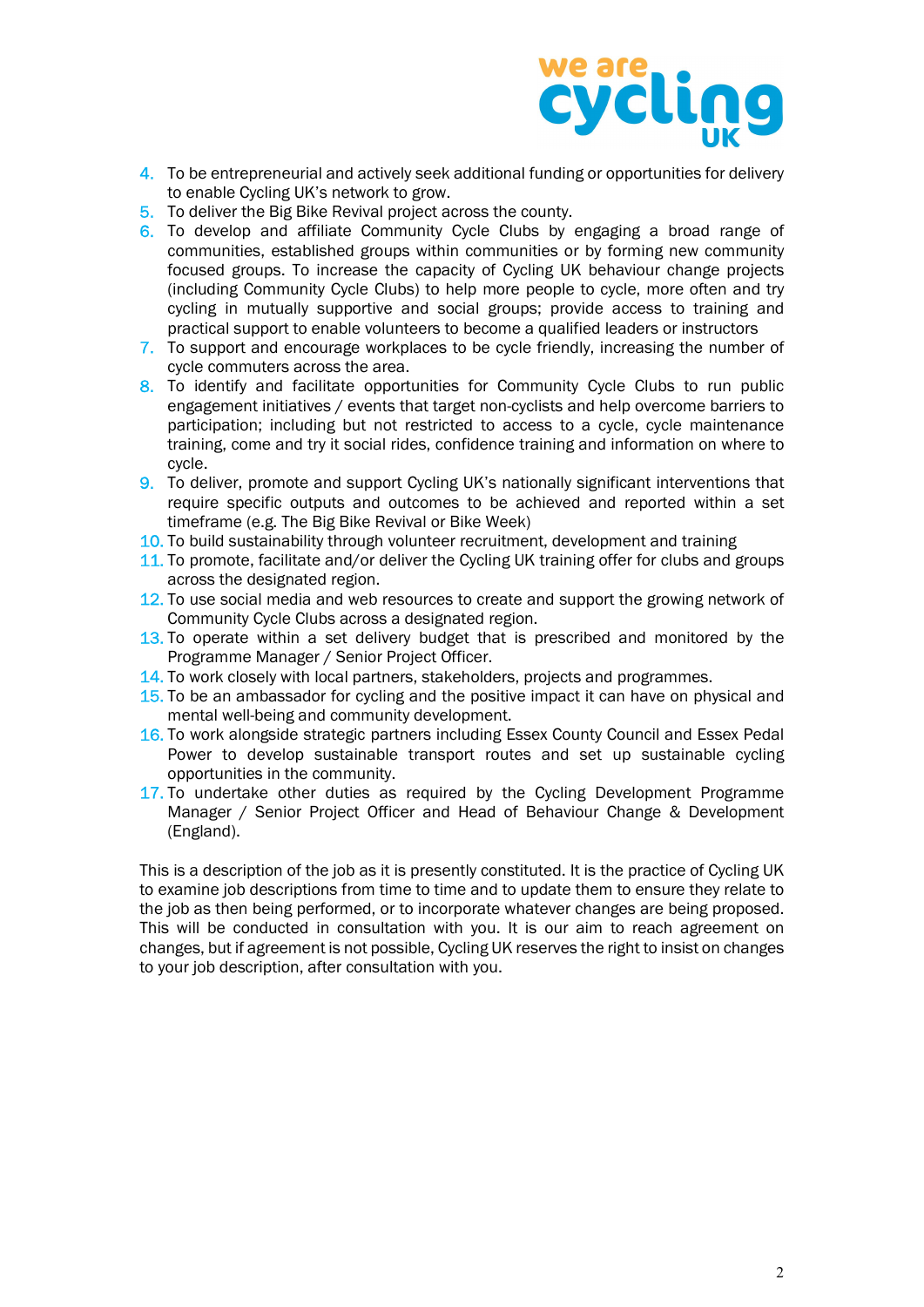

# Cycling Development Officer

## Person Specification.

| <b>Requirement</b>    | <b>Essential</b>                                                                                                                                                                                                                                                                                                                                                       | <b>Desirable</b>                                                                                                                                                                                                                                                                                                                                                                                            |
|-----------------------|------------------------------------------------------------------------------------------------------------------------------------------------------------------------------------------------------------------------------------------------------------------------------------------------------------------------------------------------------------------------|-------------------------------------------------------------------------------------------------------------------------------------------------------------------------------------------------------------------------------------------------------------------------------------------------------------------------------------------------------------------------------------------------------------|
|                       | 2 or more A Levels or equivalent                                                                                                                                                                                                                                                                                                                                       | Degree or equivalent in a relevant topic                                                                                                                                                                                                                                                                                                                                                                    |
| Qualifications        | Evidence of ongoing personal and<br>professional development activities<br>during career to date.                                                                                                                                                                                                                                                                      |                                                                                                                                                                                                                                                                                                                                                                                                             |
|                       | Project planning, delivery and tracking                                                                                                                                                                                                                                                                                                                                | Previous employment in a similar role                                                                                                                                                                                                                                                                                                                                                                       |
| Experience/ Knowledge | First-hand experience of engaging and<br>working with at least one of the<br>following: community-based<br>organisations, social enterprises, the<br>voluntary sector or statutory public<br>services<br>Delivery of physical activity initiatives<br>to groups of people.<br>Volunteer engagement and<br>development<br>Planning, organising and delivering<br>events | Knowledge of cycling services and supplier<br>network across Essex<br>Knowledge of some or all of the following:<br>Cycling industry<br>$\bullet$<br>Health improvement initiatives<br>$\bullet$<br>Physical activity development<br>$\bullet$<br>programmes<br>Active travel campaigns<br>٠<br>Socially inclusive programmes<br>Prior experience of working alongside or<br>directly for local authorities |
| <b>Skills</b>         | The capability to sell a new concept or<br>opportunity to a group of people.<br>Excellent capabilities in all of the<br>following skills areas:<br>Time management<br>$\bullet$<br>Written and spoken presentation<br>$\bullet$<br>Interpersonal<br>$\bullet$<br>Relationship management<br>Negotiating<br>Networking                                                  | Effective use of social media; updating<br>webpages and utilising Twitter and<br>Facebook in support of a project.<br>Producing marketing materials able to<br>successfully engage a target audience.<br>Experience of using online data recording<br>and monitoring software.                                                                                                                              |
| Personal              | Self-motivated, creative,<br>entrepreneurial and outcome oriented<br>Able to set own priorities and deliver<br>within a tight timescale<br>Able to constructively build working<br>relationships with colleagues and<br>other partners                                                                                                                                 |                                                                                                                                                                                                                                                                                                                                                                                                             |